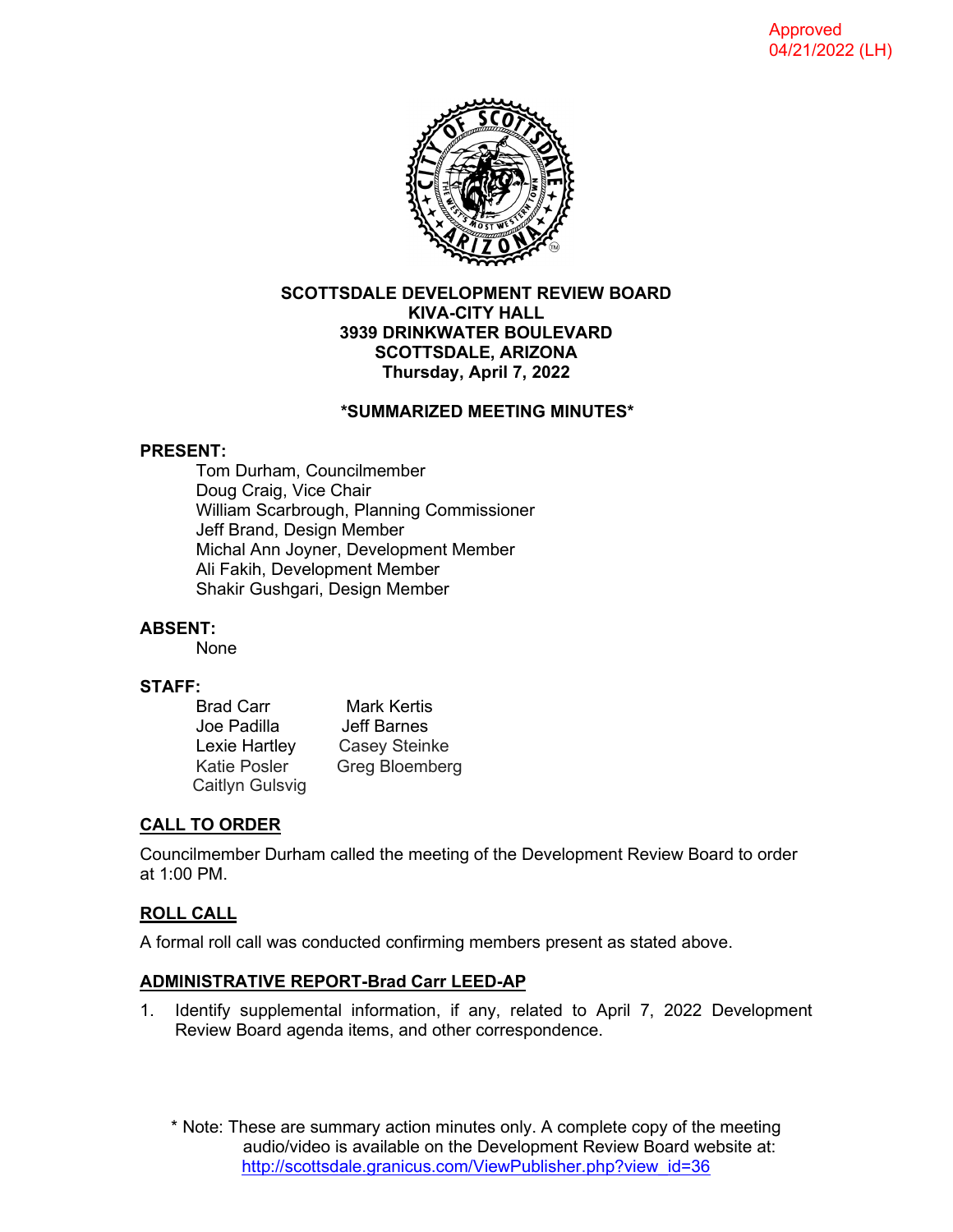#### **MINUTES**

2. Approval of the March 17, 2022 Development Review Board Meeting Minutes. **BOARD MEMBER BRAND TO APPROVE THE MARCH 17, 2022 DEVELOPMENT REVIEW BOARD MEETING MINUTES AS PRESENTED, 2ND BY VICE CHAIR CRAIG. THE MOTION PASSED 7-0 IN FAVOR BY COUNCILMEMBER DURHAM, COMMISSIONER SCARBROUGHVICE CHAIR CRAIG, BOARD MEMBERS GUSHGARI, JOYNER, AND BRAND, FOR A VOTE OF SEVEN (7) TO ZERO (0).**

# **CONSENT AGENDA**

3. 31-DR-2020 (Wild West Storage)

Request for approval of a site plan, landscape plan, and building elevations for a walled storage facility enclosure with open yard storage, garage, and covered canopy on a +/- 1.5-acre site located at 11420 E. Shea Boulevard, with Highway Commercial, Planned Community District (C-3 PCD) zoning.

**BOARD MEMBER BRAND MOVED TO APPROVE CONSENT AGENDA ITEM# 3, 2ND BY COMMISSIONER SCARBROUGH. THE MOTION PASSED UNANIMOUSLY IN FAVOR BY COUNCILMEMBER DURHAM, BOARD MEMBERS GUSHGARI, JOYNER, FAKIH, AND VICE CHAIR CRAIG WITH A VOTE OF SEVEN (7) TO ZERO (0).**

4. 13-DR-2021 (Falcon Nest Hanger)

Request for approval of a site plan, landscape plan, and building elevations for an approximately 29,300 square foot hanger and office building on a +/- 1.5-acre site located at 15650 N. 83rd Way, with Industrial Park (I-1) zoning.

**CONSENT ITEM #4 BRAND RECUSED. JOYNER MOVED TO APPROVE, 2 ND BY BOARDMEMBER GUSHGARI, MOTION PASSED UNANIMOUSLY IN FAVOR BY COUNCILMEMBER DURHAM, VICE CHAIR CRAIG, BOARD MEMBER FAKIH AND COMMISSIONER SCARBROUGH WITH A VOTE OF SIX (6) TO ZERO (0)** 

5. 22-DR-2021 (Peeps)

Request for approval of a site plan and building elevations for a new two-story restaurant that is approximately 3,588 square feet on a +/- 2,000 square foot site located at 4445 N. Buckboard Trail, with Downtown/Downtown Multiple Use – Type 3, Planned Block Development, Downtown Overlay (D/DMU-3 PBD DO) zoning.

**CONSENT ITEM #5 FAKIH RECUSED. VICE CHAIR CRAIG MOVED TO APPROVED WITH A 2 ND BY COMMSSIONER SCARBROUGH. MOTION PASSED UNANIMOUSLY IN FAVOR BY COUNCILMEMBER DURHAM BOARDMEMBERS JOYNER, GUSHGARI, AND BRAND FOR A VOTE OF SIX (6) TO ZERO (0)**